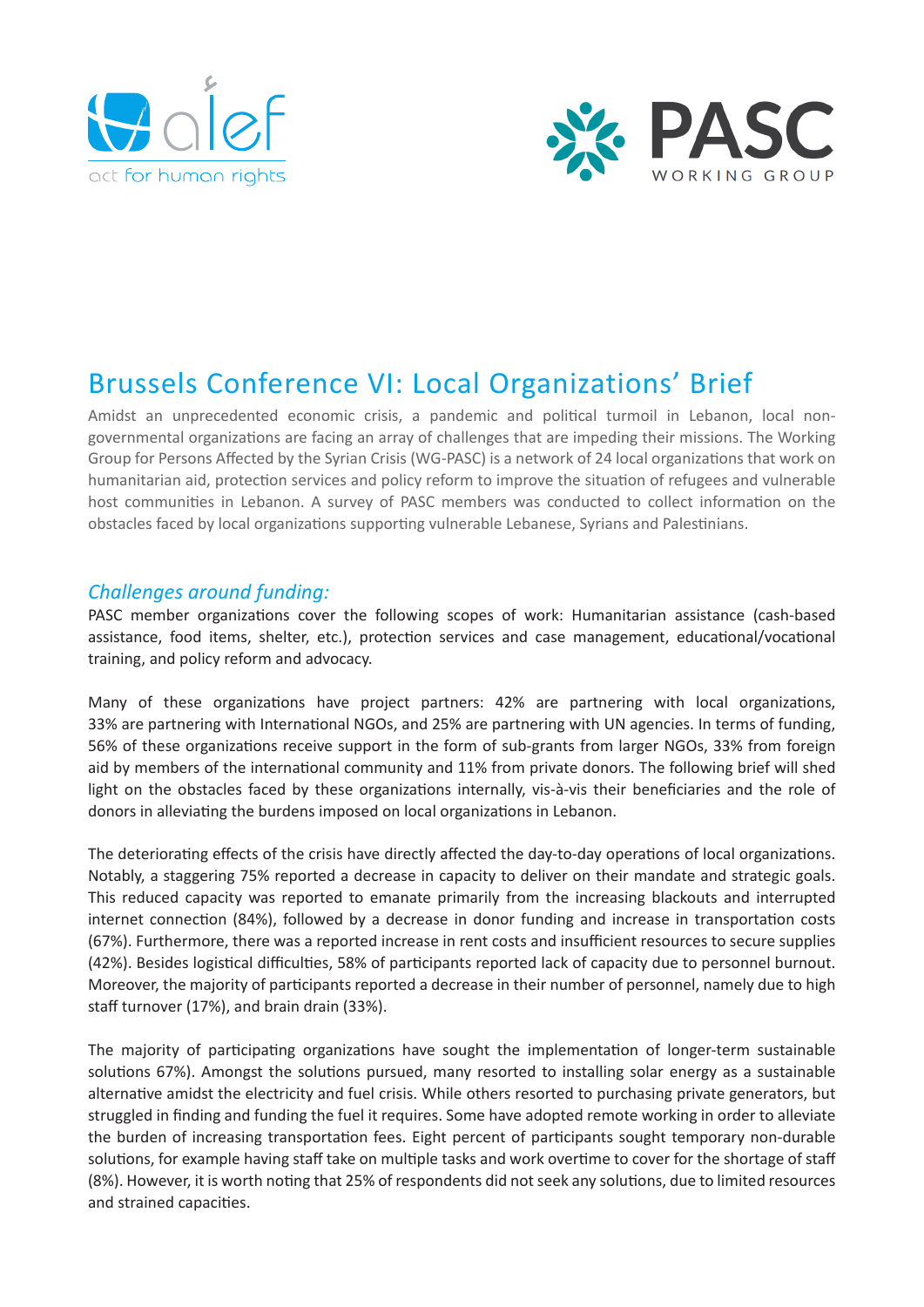Most organizations have shared their grievances with their donors and partners with regards to capacity obstacles. The overwhelming majority of organizations reported support and understanding from partners regarding the challenges faced (92%). Some donors expressed sympathy, showed flexibility/accommodation and supported in suggesting alternative solutions. Seventy-five percent offered flexibility around project activities and methods of implementation; 50% were flexible with reporting deadlines; 42% adjusted their funding to meet changing needs and 33% provided cost extensions; 17% provided knowledge support in the implementation of changes. However, 30% reported facing ambiguous responses from donors in their support for solutions, or donors indicated that they could not help in any way due to their internal policies.

#### *Obstacles to program implementation:*

Besides facing internal operational/capacity issues, 92% of responding organizations reported having experienced difficulties in their programming and provision of aid towards beneficiaries due to the current situation in Lebanon. Fifty percent of the organizations reported experiencing a decrease in donor funding over the past two years. As a result, 55% of the respondents resorted to decreasing their programming or number of beneficiaries.

The following obstacles hindered the implementation of intended programs as a result of the economic crisis/pandemic:

- Accessing beneficiaries due to transportation costs (67%).
- Accessing beneficiaries due to loss of contact no internet, no phones, etc. (75%).
- Accessing beneficiaries due to checkpoints or curfews (25%).
- Beneficiaries accessing offices/service centers due to transportation costs (58%).
- Beneficiaries accessing offices/services due to checkpoints or curfews (25%).
- Inability of holding in-person trainings /activities due to transportation costs (67%).
- Inability of holding in-person trainings/activities due to Covid-19 measures (42%).
- Rising community tensions and increasing security risks around programming (50%).
- Lack of resources to help all beneficiaries in need of services (42%).

In the face of such obstacles, organizations were compelled to seek the following measures:

- Decreasing the amount of aid/assistance to beneficiaries (42%).
- Decreasing the number of staff members (31%).
- Reducing the number of areas of work (15%).
- Reducing the number of beneficiaries (8%).

# *Perceptions of Brussels Responsiveness to Local Needs:*

When asked about their perception of whether donors have been delivering on their commitments from the previous Brussels conference, only 25% of responded positively. While 50% of respondents did not believe it to be the case. The remaining 25% of were unsure about whether the commitments were fulfilled. Members who work in all sectors (Humanitarian protection and assistance, case management, advocacy and research) complained of being overlooked in terms of the importance of their work and in receiving adequate support. In fact, according to the *[UNOCHA Financial Tracking Service](https://fts.unocha.org/countries/124/recipient-types/2021)* for Lebanon, local and national NGOs only received roughly \$12 million out of over \$1 billion in donor funding for the year 2021. By contrast INGOs received \$113 million, and UN Agencies received nearly \$862 million. As a result, many organizations believe that donors have not adequately committed to localization, which requires the meaningful inclusion of local organizations at all levels of programmatic planning and budget allocation.